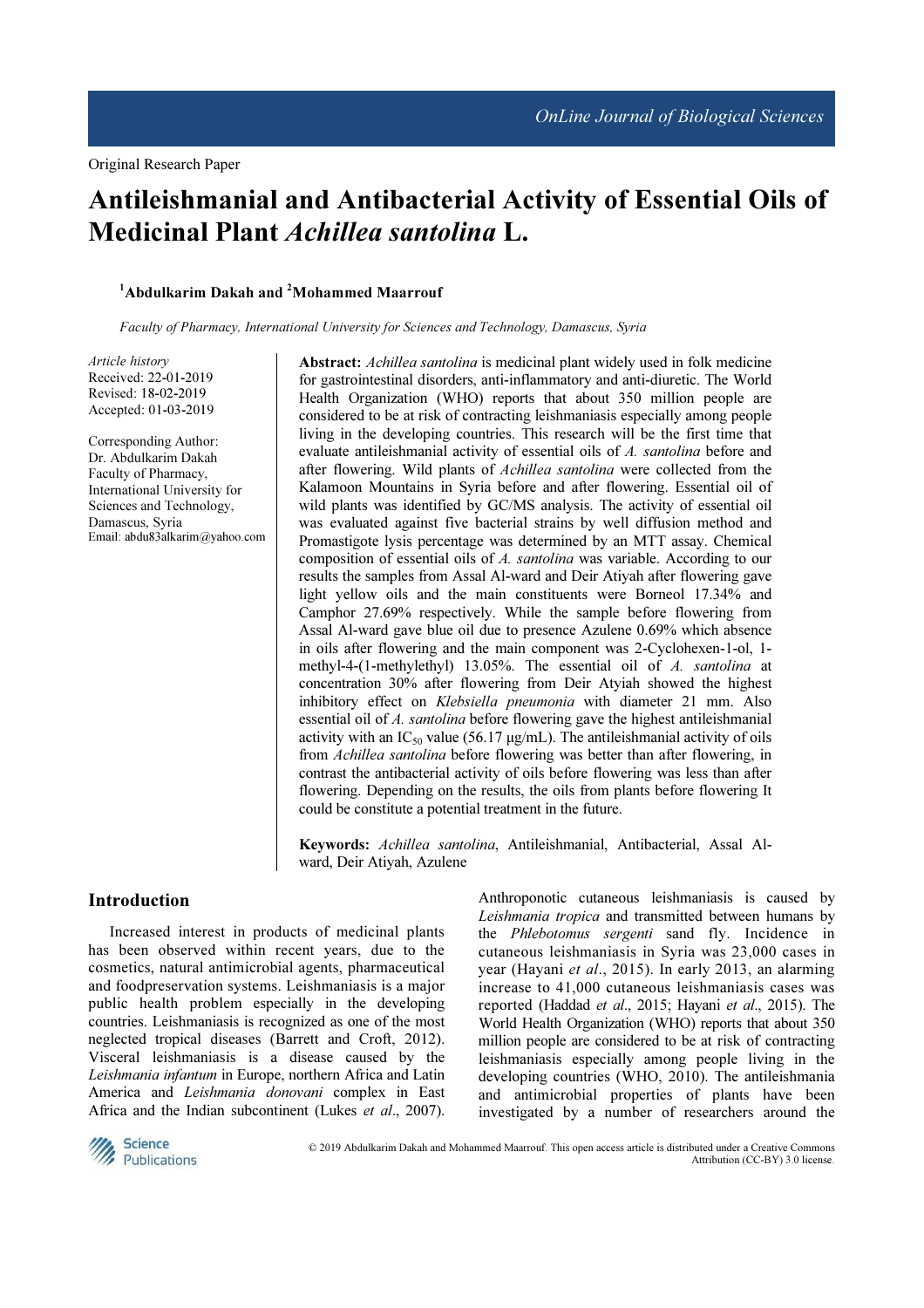world, this is due to compounds synthesized in the secondary metabolism of the plant like the essential oils. There are continued studies for searching on treatments, especially search for new and better compounds that were produced of plant origin, because they are easily obtained at low cost. According to the World Health Organization about 80% of the people around the world turn to traditional medicine for their health care (Avijit et al., 2007).

Latin name of Achillea comes from the name of Achilles, who used Achillea herb to healed the wounds at the time of the Trojan War, It was immortalized in the Iliad by Homer (Nowak et al., 2010), in Arabic it is known as Qaysoom. Species name santolina means Sacred. Achillea is one of the youngest genera of the Asteraceae family, which is present throughout the world (Farajpour et al., 2012). More than 100 species have been recognized in this genus (Goli et al., 2008). Achillea santolina L. grows as a common herbal plant (perennial) in the north western Mediterranean region, this plant usually grows in barley and fallow fields, olive and figure plantations and at the edges of the small canals and roads (Darier and Tammam, 2012). These plants are native to Europe and western Asia but are also found in Australia, New Zealand and North America (Rechinger, 1963) and in some parts of Iran (Czygan, 2004). A. santolina L., is perennial herb, 10-30 cm long, with aromatic smell, the leaves are narrow, linear, pinnatisect, heads are small, yellow, 5-8 cm in diameter, arranged in small, flat inflorescence (Al-Eisawi, 1998). Achillea santolina L. Greyish woolly herb, stems branched, erect or ascending (Boulos, 2002). Flowering occurs during the spring season extending from March to May. Achillea has been used in medicine for its antihemorrhagic, healing and analgesic properties (Ody, 1993; Fleming, 2000). A. santolina is medicinal plant, widely used in folk medicine for gastrointestinal disorders (Bimbiraitė et al., 2008), its flower heads are used to relieve toothache, rheumatic pains and for treatment of colic and diabetes mellitus, also used as an anthelmintic and stomachic drug (El-Darier et al., 2005). A. santolina has some traditional uses: Antiinflammatory, antidiuretic and antimicrobial effects (Al-Hindawi et al., 1989; Twaij et al., 1985; Cowan, 1999). This plant contains several polyphenols, a family of compounds with a great antidiabetic potential and uses in Iraq, Egypt and Pakistan as antidiabetic, anti-inflammatory and to relieve pain. Also as vermifugal and carminative and also for stomach pain and hypertension (Alwwadi, 2013). A. santolina is dysentery and insect repellant (Khalil et al., 2009). Eddouks and his colleagues had shown that A. santolina has some antimicrobial Activity and chemical analysis reported that A. santolina contains flavones, particularly flavonoids and polyphenols that have some beneficial antidiabetic effects (Eddouks et al., 2003). Khalil et al. (2009) studied antimicrobial activity of Achillea santolina exerted against Staphylococcus

aureus, Pseudomonas aeruginosa and Candida albicans and showed that this medicinal plant can be used as natural antimicrobial agents in pharmaceutical and food preservation systems (Khalil et al., 2009). Ardestani and Yazdanparast evaluated the effect of Achillea santolina extracts on lipid peroxidation, protein oxidation and antioxidant defense system such as Super Oxide Dismutase (SOD), Catalase (CAT) and reduced Glutathione (GSH) in the liver of Streptozotocin (STZ)-induced diabetic rats. Also they reported that the hydroalcoholic extracts of Achillea santolina reduced the blood glucose levels in rats (Ardestani and Yazdanparast, 2006). The essential oil of A. santolina contained 54 volatile components, the major components were 1, 8-cineole, fragranol, fragranyl acetate and terpin-4-ol (Si et al., 2006; El-Shazly et al., 2004). Motavalizadehkakhky et al. (2013) and his colleagues isolated and analysised the essential oils of Achillea pachycephala Rech.f. and Achillea santolina L. that obtained by steam distillation from the flowers, leaves and stems. The principle components In essential oils and extracts of A. santolina were 1, 8-cineole, camphor, terpinene-4-ol, fragranol, fragranyl acetate, α-terpinyl acetate, caryophyllene oxide, α-muurolol and some alkanes, alkanoic acids and esters. Oils and extracts showed higher activities against the tested gram negative bacterial strains (Motavalizadehkakhky et al., 2013). No previous studies were found about antileishmania of A. santolina, so this research will be the first time that evaluate antileishmanial, so the aim of this study was to analysis essential oils of A. santolina before and after flowering and evaluation antibacterial and antileishmanial activity.

# Materials and Methods

# Materials and Extraction of Essential Oil

Wild plants of Achillea santolina were collected from the Kalamoon Mountains in Syria, from two sites. Before and after flowering from Assal Al-ward and after flowering from Deir Atiyah. Voucher specimens of the plants were deposited in the Department of Plant Biology, Faculty of sciences, Damascus University. The collected air parts were washed with clean water to remove soil, dried in room temperature and powdered using grindery. For production of essential oil, 100 g of air dried plant material was hydrodistilled for 3 h using a Clevenger apparatus. The oil was dried over anhydrous  $Na<sub>2</sub>SO<sub>4</sub>$  and then was kept in a sealed vial at 4 $°C$ .

# Gas Chromatography-Mass Spectrometry (GC-MS) Analysis

The GC-MS analysis was performed in Atomic Energy Commission in Syria (AECS) using a Variane 3400 equipped with a HB-5MS column (30×0.25 mm internal diameter, film thickness 0.25 µm and with helium as a carrier gas) with analytic conditions: the injector and detector temperatures were held at 260°C.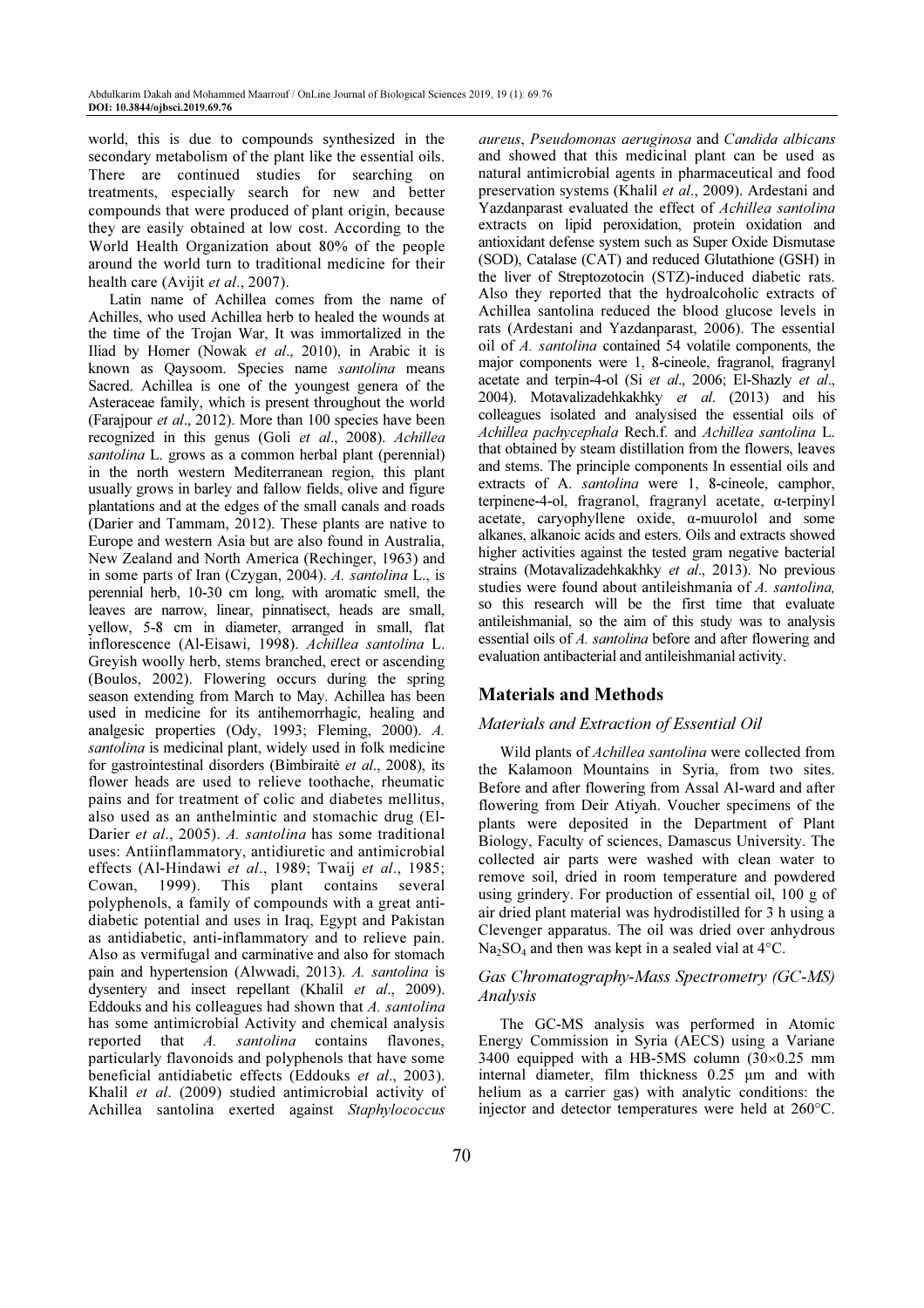The oven temperature program at first was 60°C for 4 minutes and then it was increased to 200°C and it remained at 200°C for 8 minutes. The final temperature was  $260^{\circ}$ C for 7.5 min. The SFE samples (1 µL) were injected using split mode with a split ratio of 1:40 and carrier gas was helium with split flow of 1ml/min. The ionization energy was 69.922eV with a scan time of 1 second and mass range of 35-450 amu.

#### Evaluation of Antibacterial Activity

The examined bacteria were obtained from Atomic Energy Commission in Syria (AECS). The bacteria include strains Gram positive: Staphylococcus aureus and Gram negative: Salmonella typhi, Escherichia coli, Klebsiella pneumonia, Pseudomonas aeruginosa. The density of each test bacterium suspension was set equalizes to  $0.5$  McFarland stander, which is  $10^8$ CFU/ml. Antibacterial activities were evaluated using well diffusion method (wells with diameter  $= 6$ mm) on Mueller-Hinton Agar (MHA). Wells were filled with 50 µl with different concentration of essential oils in DMSO (10, 20, 30%) and incubated at  $37^{\circ}$ C for 24 h. After the incubation period, the diameter of the growth inhibition zones was measured. The DMSO was used as negative standards. All tests were performed in triplicate.

#### Parasite Culture

The examined Leishmania tropica promastigotes were obtained from Faculty of Pharmacy, Damascus University. L. tropica promastigotes were cultured in RPMI-1640 liquid medium and supplemented with penicillin (100 UI/mL), streptomycin (100 µg/mL) and 5% Fetal Bovine Serum (FBS) at 26°C for preparation of adequate promastigotes. L. tropica promastigotes  $(10^6$ parasites/ml) were incubated at 26°C for 24, 48 and 72 h in fresh RPMI-1640 medium.

#### Viability Assay

Promastigote lysis percentage was determined by an MTT [3-(4, 5-methylthiazol-2-yl)-2, 5-diphenyltetrazolium bromide] assay as described (Ebrahimisadr et al., 2013), the bioassays were performed in triplicate. In 96-well microtitre plates,  $3 \times 10^6$  promastigotes of Leishmania tropica per well were cultured in RPMI 1640 medium in the presence of essential oils in concentration of 25, 50, 75, 100 and 125 µg/mL and allowed to multiply for 24 h in the medium. After these times 20  $\mu$ L of MTT (5 mg/mL) was added to each well and incubated in 18°C for 4 h then centrifuged in 1000g for 10 min, the supernatant was discarded and 100 µL of DMSO was added to each wells and re-suspended. The OD was read by ELISA reader in 540 nm:

Viability  $\% = (Absorbane \ of \ Sample/$ Absorbance of Control)  $\times$  100

Results were expressed as the minimum concentration necessary for inhibition of 50% of parasite growth  $(IC_{50})$ . The IC<sub>50</sub> values were calculated using Excel program.

#### Statistical Analysis

The data were statistically analyzed by one-way ANOVA (SPSS), followed by Tukey's multiple comparison test.

# Results

# Components of Essential Oils

The hydrodistillation of the aerial parts of Achillea santolina samples that were collected from two different locations, the samples after flowering (A1: Assal Alward and A2: Deir Atiyah) gave light yellow oils, while the sample before flowering (A3: Assal Al-ward) gave blue oil due to presence Azulene 0.69% which absence in oils after flowering. The general chemical profiles of the tested oils, retention time and the percentage content of the individual compounds with amounts  $(>1%)$  except the component Azulene are summarized in Table 1. The analysis showed the main components of the sample from Assal Al-ward after flowering were Borneol 17.34%, 3- Cyclohexen-1-one, 2-isopropyl-5-methyl 9.91%, Eucalyptol (1,8-cineole) 9.66%, 2-Cyclohexen-1-ol, 3 methyl-6-(1-methylethyl) 7.34%, 3-Cyclohexen-1-ol, 4-methyl-1-(1-methylethyl) 6.42%, 2-Cyclohexen-1-ol, 1-methyl-4-(1-methylethyl) 5.15%, Terpineol, cis-.beta 3.72%. The second sample from Deir Atiyah after flowering showed different proportions and components of their main constituents, the main components were characterized by large amounts of Camphor 27.69%, Eucalyptol 11.71%, 3-Cyclohexen-1-ol, 4-methyl-1-(1-methylethyl) 8.01%, 3- Cyclohexen-1-one, 2-isopropyl-5-methyl 6.36%, 2- Cyclohexen-1-ol, 3-methyl-6-(1-methylethyl) 3.54%, Camphene 3.43%, 2-Cyclohexen-1-ol, 1-methyl-4-(1 methylethyl) 3.29%. In compare with the third sample from Assal Al-ward before flowering the main components were 2-Cyclohexen-1-ol, 1-methyl-4-(1 methylethyl) 13.05%, 3-Cyclohexen-1-ol, 4-methyl-1- (1-methylethyl) 12.08%, Eucalyptol 9.6%, 2- Cyclohexen-1-ol, 3-methyl-6-(1-methylethyl) 9.14%, Terpineol, cis-.beta 6.29%, 1,4-Cyclohexadiene, 1 methyl-4-(1-methylethyl) 4.78%, 1,6-Dimethylhepta-1,3,5-triene 3.16%. Other components were presented in amounts less than 3% (Table 1).

#### Antibacterial Activity

The results showed that concentration 30% has more activity than lower concentrations 20 and 10% in each tested bacteria Table 2. In this concentration 30% the essential oil of A. santolina after flowering from Deir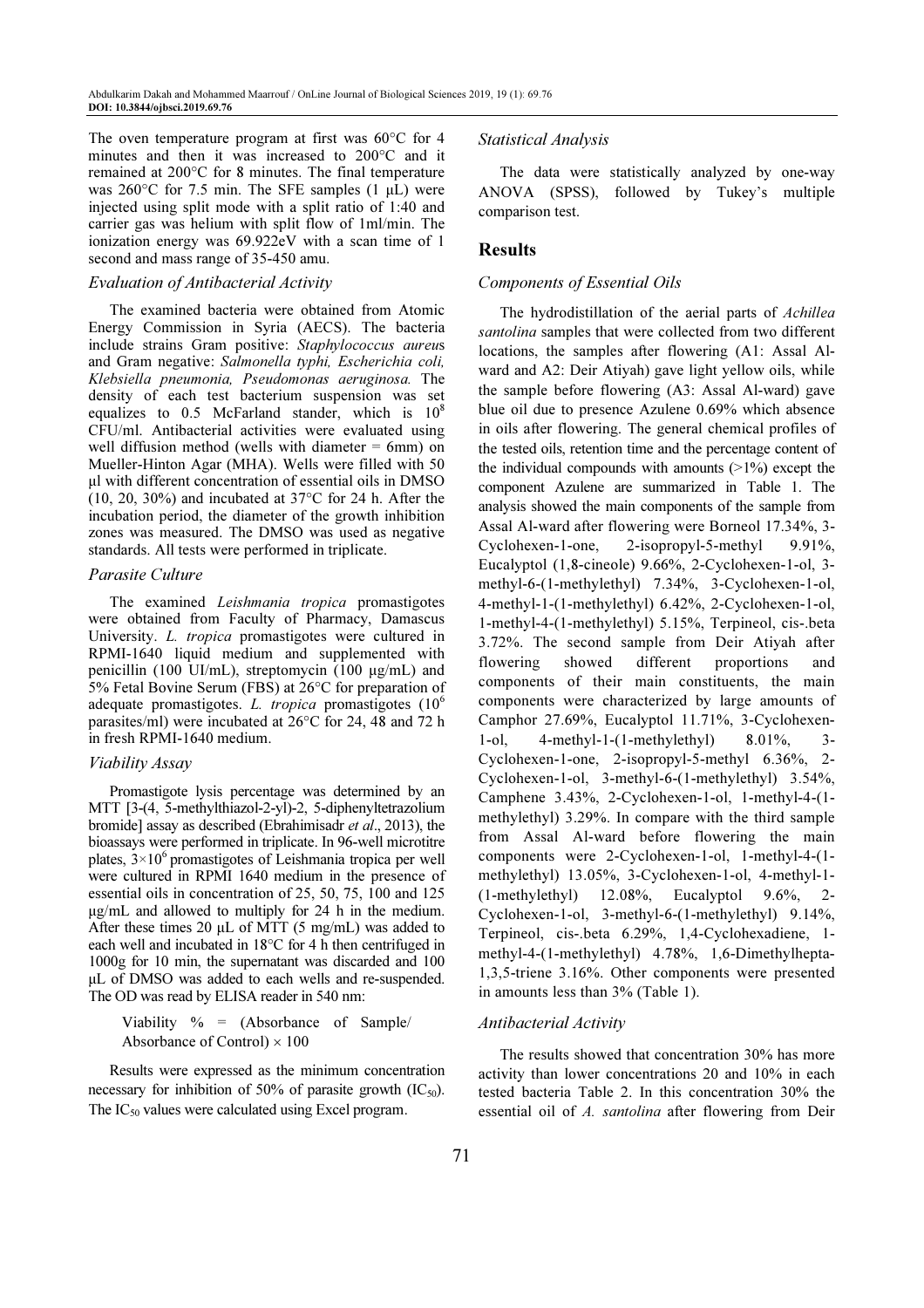Atyiah showed the highest inhibitory effect on Klebsiella pneumonia with diameter 21 mm and the essential oil of A. santolina before flowering from Assal Al-ward showed the lowest effect on Escherichia coli and Salmonella typhi with diameter 12 mm. In general essential oils from Deir Atyiah after flowering was more affective at all concentrations. Pseudomonas aeruginosa was not sensitive to all tested essential oil.

Table 1: Chemical composition of essential oils of wild plants Achillea santolina

|                                                                                        |           | $\frac{0}{0}$            |                          |                |
|----------------------------------------------------------------------------------------|-----------|--------------------------|--------------------------|----------------|
| Camphene                                                                               | <b>RT</b> | A1                       | A <sub>2</sub>           | A <sub>3</sub> |
| Compounds                                                                              | 9.32      | $\blacksquare$           | 3.43                     | ÷              |
| Bicyclo[3.1.0]hexane, 4-methylene-1-(1-methylethyl)                                    | 10.97     |                          | 1.51                     | 1.68           |
| Cyclohexene, 1-methyl-4-(1-methyle thylidene)                                          | 13.88     | 1.03                     | 1.5                      | 2.91           |
| Eucalyptol (1,8-cineole)                                                               | 16.06     | 9.66                     | 11.71                    | 9.6            |
| 1,4-Cyclohexadiene, 1-methyl-4-(1-methylethyl)-                                        | 17.58     | 2.1                      |                          | 4.78           |
| Terpineol, cis-.beta.-, Cyclohexen-1-ol, 4-methyl-1-(1-m ethylethyl)                   | 19.41     | 1.83                     | 1.77                     | 2.69           |
| Cyclohexene, 1-methyl-4-(1-methylethylidene)-, Carene                                  | 19.82     | L,                       | $\blacksquare$           | 1.19           |
| Cyclohexen-1-ol, 1-methyl-4-(1-m ethylethyl)                                           | 22.67     | 1.98                     | 1.51                     |                |
| Bicyclo[3.1.0]hexan-3-one,4-methyl-1-(1-methylethyl)-,[1S-(1.alpha.,4.beta.,5.alpha.)] | 24.31     |                          | $\blacksquare$           | 1.46           |
| 2-Cyclohexen-1-ol, 1-methyl-4-(1-methylethyl)                                          | 24.76     | 5.15                     | 3.29                     | 13.05          |
| Terpineol, cis-.beta.                                                                  | 27.06     | 3.72                     | 2.46                     | 6.29           |
| 1,6-Dimethylhepta-1,3,5-triene                                                         | 27.8      |                          |                          | 3.16           |
| Silane, trimethyl(4-methyl-3-pente n-1-ynyl)-                                          | 28.43     | $\overline{\phantom{a}}$ | $\blacksquare$           | 1.06           |
| Borneol                                                                                | 29.89     | 17.34                    | $\blacksquare$           |                |
| Camphor                                                                                | 29.97     |                          | 27.69                    | ٠              |
| 3-Cyclohexen-1-ol, 4-methyl-1-(1-methylethyl)                                          | 30.37     | 6.42                     | 8.01                     | 12.08          |
| p-menth-1-en-8-ol                                                                      | 32.18     | 1.35                     | 1.34                     | 2.14           |
| 2-Cyclohexen-1-ol, 3-methyl-6-(1-methylethyl)                                          | 33.57     | 7.34                     | 3.54                     | 9.14           |
| Benzene, 2-ethyl-1,4-dimethyl-                                                         | 36.56     |                          |                          | 1.09           |
| Pulegone                                                                               | 38.42     | 1.86                     | $\blacksquare$           |                |
| 3-Cyclohexen-1-one, 2-isopropyl-5-methyl-                                              | 40.86     | 9.91                     | 6.36                     | 1.59           |
| 2-Cyclohexen-1-ol, 2-methyl-5-(1-methylethenyl)-, acetate                              | 44.72     | $\overline{\phantom{m}}$ | $\overline{\phantom{a}}$ | 1.39           |
| Caryophyllene                                                                          | 47.33     |                          | $\overline{\phantom{a}}$ | 1.48           |
| 3,5-Heptadienal 2-ethylidene-6-methyl                                                  | 53.02     | 1.02                     | $\blacksquare$           | 2.87           |
| Caryophyllene oxide                                                                    | 64.78     | 1.27                     | 1.38                     |                |
| 10,10-Dimethyl-2,6-dimethylenebicy clo[7.2.0]undecan-5.beta.-ol                        | 69.42     | 2.04                     | 2.22                     |                |
| Azulene                                                                                | 77.84     |                          |                          | 0.69           |

After flowering (A1: Assal Al-ward, A2: Deir Atiyah). Before flowering (A3: Assal Al-ward)

Table 2: Antibacterial activity of essential oils of wild plants Achillea santolina

|                        | 10%            |                |    | 20%            |                |                | 30%          |              |              |
|------------------------|----------------|----------------|----|----------------|----------------|----------------|--------------|--------------|--------------|
| Tested Bacteria        | Αl             | A2             | A3 | Αl             | A2             | A3             | Αl           | A2           | A3           |
| Salmonella typhi       | $10\pm 0.1$    | na             | na | $13.5 \pm 0.5$ | $10.1 \pm 0.1$ | $8\pm 0.7$     | $17\pm0.3$   | $13\pm0.2$   | $12 \pm 0.9$ |
| Staphylococcus aureus  | $8.6 \pm 0.09$ | $12.2 \pm 0.2$ | na | $13 \pm 0.2$   | $14.3 \pm 0.2$ | $9 \pm 0.5$    | $16\pm0.4$   | $18 \pm 0.1$ | $13 \pm 0.1$ |
| Klebsiella pneumonia   | na             | $14.9 \pm 0.3$ | na | $10\pm 0.1$    | $18.1 \pm 0.9$ | $12.4 \pm 0.5$ | $14\pm0.7$   | $21 \pm 0.5$ | $15 \pm 0.3$ |
| Escherichia coli       | na             | $12.5 \pm 0.2$ | na | $11\pm0.0$     | $15.1 \pm 0.4$ | $8\pm 0.2$     | $15 \pm 0.1$ | $18\pm0.7$   | $12\pm0.06$  |
| Pseudomonas aeruginosa | na             | na             | na | na             | na             | na             | na           | na           | na           |

na: not active,±: Standard deviation.

After flowering (A1: Assal Al-ward, A2: Deir Atiyah). Before flowering (A3: Assal Al-ward)

Table 3: Antileishmanial assay of essential oils of wild plants Achillea santolina after 24 h of treatment

|                  | Concentration of essential oils ( $\mu$ g/mL) and Viability% $\pm$ SD |                |                |                |                |                |                 |  |  |
|------------------|-----------------------------------------------------------------------|----------------|----------------|----------------|----------------|----------------|-----------------|--|--|
| Source of plants | control                                                               | 25             | 50             | 75             | 100            | 125            | $IC_{50}$       |  |  |
| Assal Al-ward A1 | $100 \pm 0.0$                                                         | $94\pm0.3$     | $75.6 \pm 0.4$ | $55.2 \pm 1.3$ | $46.1 \pm 0.1$ | $33.5 \pm 0.3$ | $60.84\pm0.1$   |  |  |
| Deir Ativah A2   | $100 \pm 0.0$                                                         | $97\pm0.7$     | $94.8 \pm 0.5$ | $90.3 \pm 0.9$ | $79.4 \pm 0.7$ | $70\pm0.5$     | $87.15 \pm 0.2$ |  |  |
| Assal Al-ward A3 | $100 \pm 0.0$                                                         | $93.4 \pm 1.1$ | $72.7 \pm 0.2$ | $51\pm0.7$     | $40.5 \pm 0.9$ | $33.3 \pm 0.5$ | $56.17\pm0.5$   |  |  |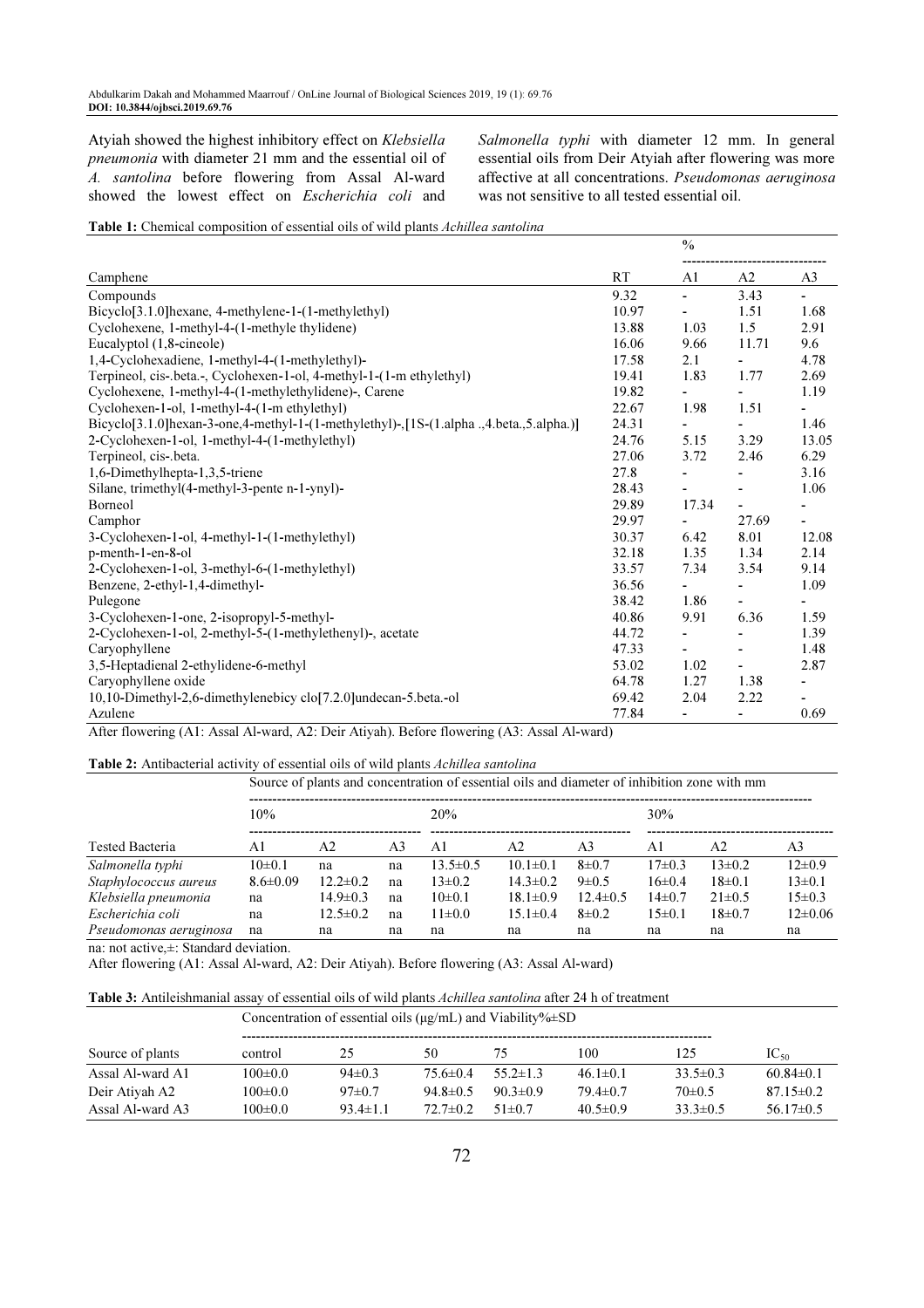

Fig. 1: Activity of essential oils of wild plants Achillea santolina against leishmania after 24 h of treatment

#### Anti-Leishmanial Activity of Essential Oils

Growth inhibition of Leishmania tropica promastigotes was evaluated and the percentage of viability in the presence of various concentrations of essential oils of Achillea santolina in comparison with control for 24 h are showed in Table 3 and Fig. 1. Our findings showed that essential oils of Achillea santolina inhibited promastigote growth with percentage of viability ranged from 33.3% to 97%. With a concentration increase of essential oils the optical density significantly decreased and inhibitory percentage increased. The best activity of essential oils was of A. santolina from Assal Al-ward before and after flowering with viability 33.3 and 33.5% respectively at concentration 125 µg/mL. Essential oil of A. santolina before flowering gave the highest antileishmanial activity with an  $IC_{50}$  value (56.17  $\mu$ g/mL) and was more active compared with essential oils of A. santolina after flowering from Assal Al-ward and Deir Atiyah with  $IC_{50}$ value (60.84 and 87.15 µg/mL), respectively.

#### Discussion

#### Components of Essential Oils

The aim of the present study was to determine the chemical composition of the essential oils of A. santolinafrom different locations before and after flowering from Kalamoon Mountains in Syria. Chemical composition of essential oils of A. santolina was variable. According to our data, Borneol 17.34%, Camphor 27.69% and 2-Cyclohexen-1-ol, 1-methyl-4-(1-methylethyl) 13.05% were the main constituents of A. santolina from Assal Al-ward and Deir Atiyah after flowering and Assal Al-ward before flowering, respectively. Which may be due to the differences in environmental conditions and date of collection of plants before and after flowering.

Previous studies that have determined the chemical composition of A.santolina essential oils from Iran showedalso identified high levels of Fragranyl acetate 28.4%, 34% and 37% from flowers, leaves and steam, respectively (Motavalizadehkakhky et al., 2013). Our results didn't show differences with percentage of eucalyptol before flowering (9.6%) and after flowering (9.66%) from Assal Al-ward, but there is clear increasing with percentage of camphor from  $\leq 1\%$  to (17.34%), these findings confirmed that essential oil composition of plant can be different in quality and quantities in different period of growth of plant, that is disagree with another study (Al-Jaber et al., 2016) where A. santolina was collected at different growth stages, eucalyptol was the main constituent at the pre-flowering (18.05%) and increase compare with flowering (20.51%) and camphor decrease from (9.51%) before flowering to (7.66%) after flowering. There are many similarities between the oils although the amounts of some corresponding compounds are different. Our results agree with (Dastjerdi and Mazoji, 2015) suggested that these differences may be related to the different geographical origins of the samples. In general, the differences in oil composition may be due to , plant genetic type, different environmental factors, seasonality, physiological age and developmental stage.

## Antibacterial Activity

Antibacterial properties due to many components like Eucalyptol (1,8-cineole) and 3-Cyclohexen-1-ol, 4 methyl-1-(1-methylethyl) which were found with high percentage in all tested essential oils. Eucalyptol is one of the most important compounds as antibacterial activity (Leung and Foster, 2003). 3-Cyclohexen-1-ol, 4 methyl-1-(1-methylethyl) which is derivative of limonene (Olivera et al., 2001) and Limonene has been implicated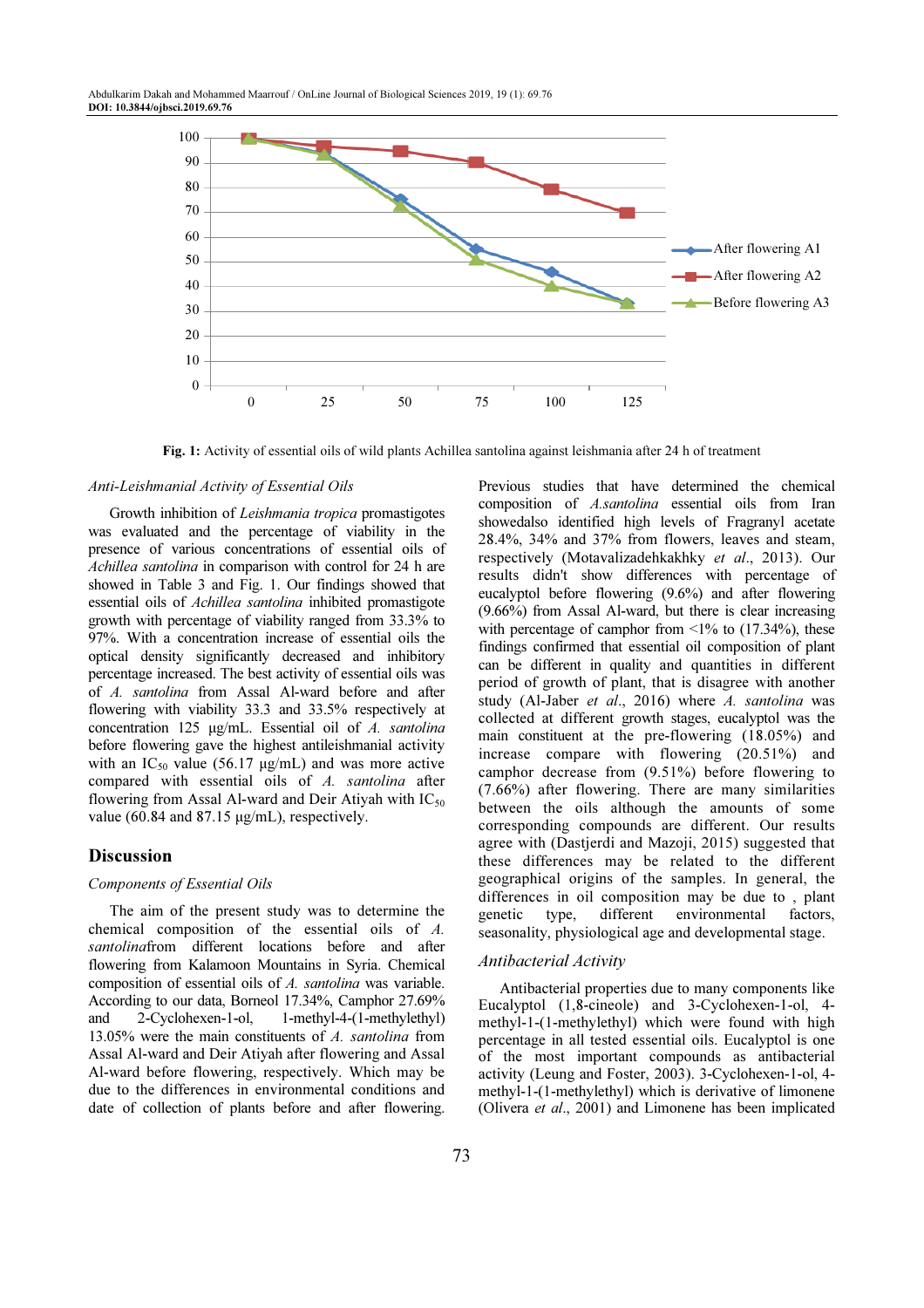to be an effective antimicrobial agent (Magwa et al., 2006). Our results showed that Klebsiella pneumonia was the most sensitive bacteria to the plant oils from Deir Atiyah (21 mm), It is revealed that the Klebsiella pneumonia was sensitive to the essential oil of A. santolina from Iran with inhibition zone from 21.5 to 23 mm (Motavalizadehkakhky et al., 2013). The activity of oils from Deir Atiyah may be due to presence high amount of Camphor 27.69% that has the most efficient antibacterial property (Prudent et al., 1993; Aligiannis et al., 2000). All of oils didn't show any effect against P. aeruginosa, that is disagree with result of Khalil and his colleagues where reported that extracts from Achillea santolina inhibited P. aeruginosa, with the high effect (Khalil et al., 2009) that is because they used ethanol extracts.

## Anti-Leishmanial Activity of Essential Oils

Our results showed that the differential antileishmanial activity of these oils against the promastigotes is related to the differential composition of such oils depending on sources of plants and stage of growth. No previous study or reports about effect of A. santolina as antileishmanial, so we suggested the active components in oils especially A. santolina from Assal Al-ward before flowering can interact with mitochondrial membranes leading to its death by apoptosis. Santos and his colleagues tested essential oil activity of Achillea millefolium against Leishmania *amazonensis* and IC<sub>50</sub> was 7.8  $\mu$ g/ml, they reported that Azulene has antileishmania activity (Santos et al., 2010), their result supports our findings because the highest activity was in oil that contain Azulene before flowering. Caryophyllene also was found in A. santolina oil before flowering and has antileishmanial activity recording to Soares and his colleagues, their studies pointed out Caryophyllene in Copaifera spp. oil was an effective antileishmanial compound against L. amazonensis (Soares et al., 2013). Also Chouhan and his colleagues reported that Hexane and Ethanolic extracts of Piper nigrum which contain Caryophyllene inhibited the growth of Leishmania donovani promastigotes with IC 5031.6 and 37.8 µg/ml, respectively (Chouhan et al., 2014). Another study showed the antileishmanial activity of Caryophyllene was at least two times more potent than limonene against L. amazonensis with IC 50 value 96 µM (Moura et al., 2012). Another compounds like Eucalyptol and Borneal did not have antileishmanial activity according to Machado and his colleagues, they did not showed any biological activity when tested extracted essential oil from Thymus capitellatus against Leishmania infantum, Leishmania tropica and Leishmania major promastigotes at the tested concentrations (Machado et al., 2014).

#### Conclusion

Essential oils of Achillea santolina before and after flowering showed clear different with color, chemical components and activity. The antileishmanial activity of oils from plants before flowering was better than after flowering, in contrast the antibacterial activity of oils before flowering was less than after flowering. Also the antileishmanial activity of oils was more than antibacterial activity. Depending on the results, the oils from plants before flowering It could be constitute a potential treatment in the future.

#### Acknowledgment

The authors would like to acknowledge this research was supported by International University for Sciences and Technology.

#### Authors' Contributions

Abdulkarim Dakah: Design and work of the experiments, analyzed and interpreted data, wrote the manuscript.

Mohammed Maarrouf: Contributions to design experiments, analysis and interpretation of data.

#### Ethics

This article is original and it is the result of the author's research, so there are no ethical issues.

# References

- Al-Eisawi, D.M., 1998. Field guide to wild flowers of Jordan and neighboring countries. Jordan University, Amman.
- Al-Hindawi, M.K., I.H. Al-Deen, M.H. Nabi and M.A. Ismail, 1989. Anti-inflammatory activity of some Iraqi plants using in rats. J. Ethnopharmacol., 26: 163-8.
- Aligiannis, N., E. Kalpoutzakis, I.B., Chinou, S. Mitakou and E. Gikas et al., 2000. Composition and antimicrobial activity of the essential oils of five taxa of Sideritis from Greece. J. Agric. Food Chem., 49: 811-815.
- Al-Jaber, H., H. Hammad, M. Al-Qudah, I. Abaza and J. Al-Humaidi et al., 2016. Achillea santolina: Growth dependent variation in essential oil composition and some in–vitro Bioactivity Studies. Eur. J. Med. Plants, 13: 1-11
- Alwwadi, N., 2013. Anti diabetics effect of Achillea santolina aqueous leaves extract. Int. J. Med. Plants Res., 4: 151-156.
- Ardestani, A. and R. Yazdanparast, 2006. Achillea Santolina reduced oxidative stress in the liver of streptozotocin-induced diabetic rates. Pharmacol. Online, 3: 298-308.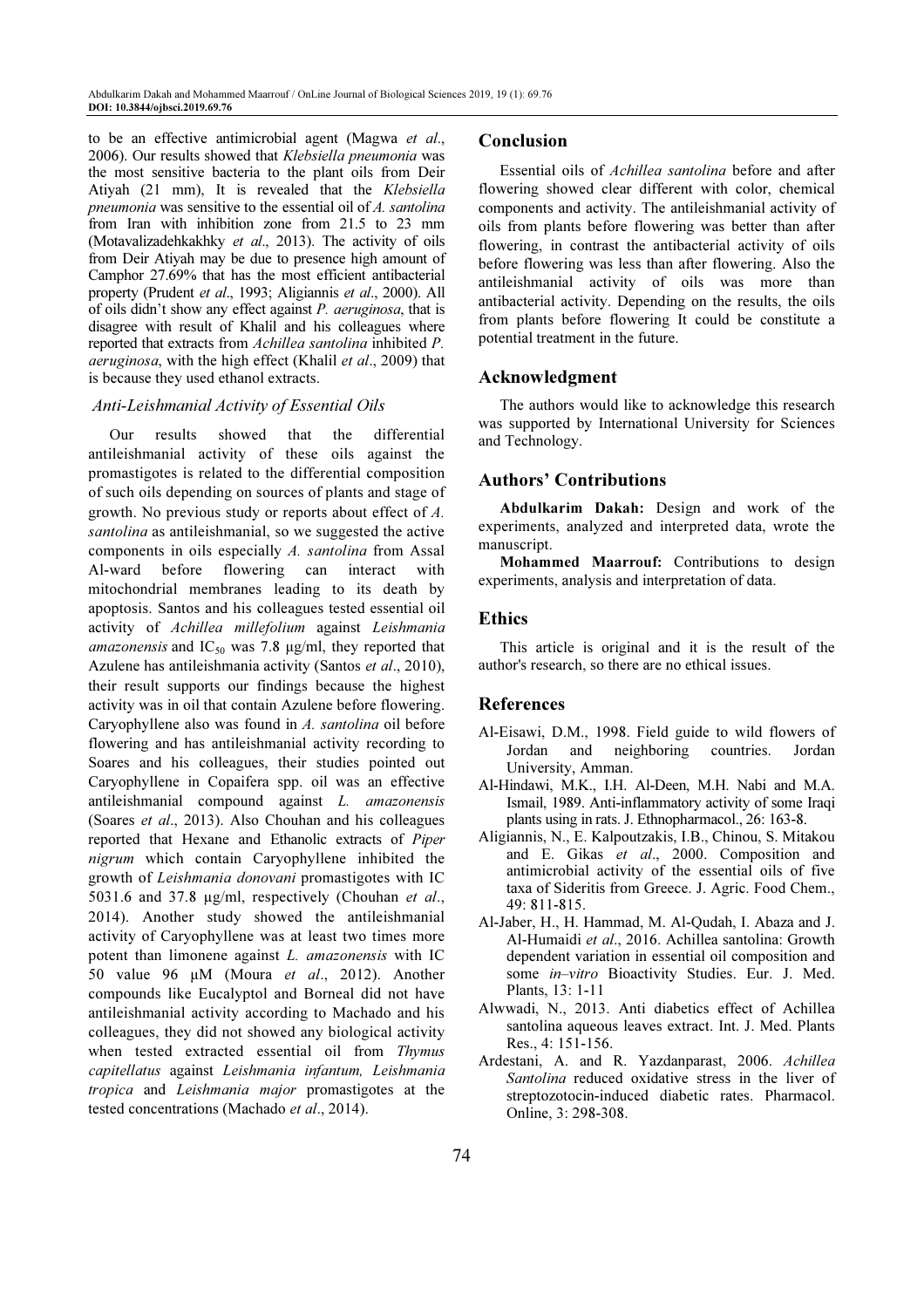- Avijit, D., M. Goutam, M. Chitra and C. Mitali, 2007. In vitro antileishmanial activity of Aloe vera leaf exudate: A potential herbal therapy in leishmaniasis. Glycoconj J., 24: 81-86.
- Barrett, M.P. and S.L. Croft, 2012. Management of trypanosomiasis and leishmaniasis. Br. Med. Bull., 104: 175-196.
- Bimbiraitė, K., O. Ragažinskienė, A. Maruška and O. Kornyšova, 2008. Comparison of the chemical composition of four yarrow (Achillea millefolium L.) morphotypes. Biologija, 54: 208-212. DOI: 10.2478/v10054-008-0046-0
- Boulos, L., 2002. Flora of Egypt, Vebenaceae-Compositae. Al Hadara Publishing, Cairo, ISBN-10 977-5429-25-0, pp: 384.
- Chouhan, G., M. Islamuddin, F. Ahmad, D. Sahal and F. Afrin, 2014. Antileishmanial potential of piper nigrum seed extracts against leishmania donovani garima. Open J. Med. Microbiol., 4: 228-235. DOI: 10.4236/ojmm.2014.44025
- Cowan, M.M., 1999. Plant products as antimicrobial agents. Clinical Microbiol. Rev., 12: 564-582. DOI: 10.1128/CMR.12.4.564
- Czygan, F.C., 2004. Herbal drug and Phytopharmaceuticals. 1st Edn., CRC Press, ISBN-10: 0849319617, pp: 704.
- Darier, S.M. and A.M. Tammam, 2012. Potentially phytotoxic effect of aqueous extract of Achillea santolina induced oxidative stress on Vicia faba and Hordeum vulgare. ROM. J. BIOL.-PLANT BIOL., 57: 3-25.
- Dastjerdi, L. and A. Mazoji, 2015. Comparative chemical composition of the essential oils of Iranian Achillea oxyodonta from different ecological regions. J. Applied Pharmaceutical Sci., 5: 106-109. DOI: 10.7324/JAPS.2015.50520
- Ebrahimisadr, P., F. Ghaffarifar and M.Z. Hassan, 2013. In-vitro evaluation of antileishmanial activity and toxicity of artemether with focus on its apoptotic effect. Iranian J. Pharmaceutical Res., 12: 903-909. DOI: 10.1078/094471103322331890
- Eddouks, M., H. Jouad, M. Maghrani, A. Lemhadri and R. Burcelin, 2003. Inhibition of endogenous glucose production accounts for hypoglycaemic effect of Spergularia purpurea in diabetic mice. Phytomedicine, 10: 594-599.
- El-Darier, S.M., M. Abdel-Razik and M. El-Ghamdy, 2005. Ecology and traditional medicine of local plants in the western Mediterranean coastal region of Egypt. International seminar on the valorization of the medicinal plants in the arid regions, Urgala University, Algeria.
- El-Shazly, A.M., S.S. Hafez and M. Wink, 2004. Comparative study of the essential oils and extracts of Achillea fragrantissima (Forssk.) Sch. and Achillea santolina L. (Asteraceae) from Egypt. Pharmazie, 59: 226-230. PMID: 15074599
- Farajpour, M., M. Ebrahimi, A. Amiri and R. Golzari, 2012. Assessment of genetic diversity in Achillea millefolium accessions from Iran using ISSR marker. Biochem. Syst. Ecol, 43: 73-79. DOI: 10.1016/j.bse.2012.02.017
- Fleming, T., 2000. Achillea millefolium. PDR for Herbal Medicines. New Jersey. Medical Economics Company.
- Goli, S.A.H., M. Rahimmalek and B.E.S. Tabatabaei, 2008. Characteristics and fatty acid profile of yarrow (Achillea tenuifolia) seed oil. Int. J. Agric. Biol., 10: 355-357.
- Haddad, N., H. Saliba, A. Altawil, J. Villinsky, S. Al-Nahhas, 2015. Cutaneous leishmaniasis in the central provinces of Hama and Edlib in Syria: Vector identification and parasite typing. Parasit Vectors, 8: 524. DOI: 10.1186/S13071-015-1147-0
- Hayani, K., A. Dandashli and E. Weisshaar, 2015. Cutaneous leishmaniasis in Syria: Clinical features, current status and the effects of war. Acta. Derm. Venereol., 95: 62-6.

DOI: ORG/10.2340/00015555-1988

- Khalil, A., B.F. Dababneh and A.H. Al-Gabbiesh, 2009. Antimicrobial activity against pathogenic microorganisms by extracts from herbal Jordanian plants. J. Food Agri. Environ., 2: 103-106.
- Leung, A.Y. and S. Foster, 2003. Encyclopedia of Common Natural Ingredients: Used in Food, Drugs, and Cosmetics. 2nd Edn., Hoboken, NJ Wiley, ISBN-10: 0471471283, pp: 688.
- Lukes, J., I.L. Mauricio, G. Schönian, J.C. Dujardin and K. Soteriadou et al., 2007. Evolutionary and geographical history of the Leishmania donovani complex with a revision of current taxonomy. Proc. Natl. Acad. Sci., 104: 9375-9380. DOI: 10.1073/pnas.0703678104 9380
- Machado, M., A.M. Dinis, M. Santos-Rosa, V. Alves and L. Salgueiroa et al., 2014. Activity of thymus capitellatus volatile extract, 1,8-cineole and borneol against Leishmania species. Vet. Parasitol., 200: 39- 49. DOI: 10.1016/j.vetpar.2013.11.016
- Magwa, M.L., M. Gundidza and N. Gweru, 2006. Chemical composition and biological activities of essential oil from the leaves of sesuvium portulacastrum. J. Ethnopharmacol., 103: 85-89. DOI: 10.1016/j.jep.2005.07.024
- Motavalizadehkakhky, A., A. Shafaghat, H. Zamani, H. Akhlaghi and M. Mohammadhosseini et al., 2013. Compositions and the in vitro antimicrobial activities of the essential oils and extracts of two Achillea species from Iran. J. Med. Plants Res., 7: 1280-1292.